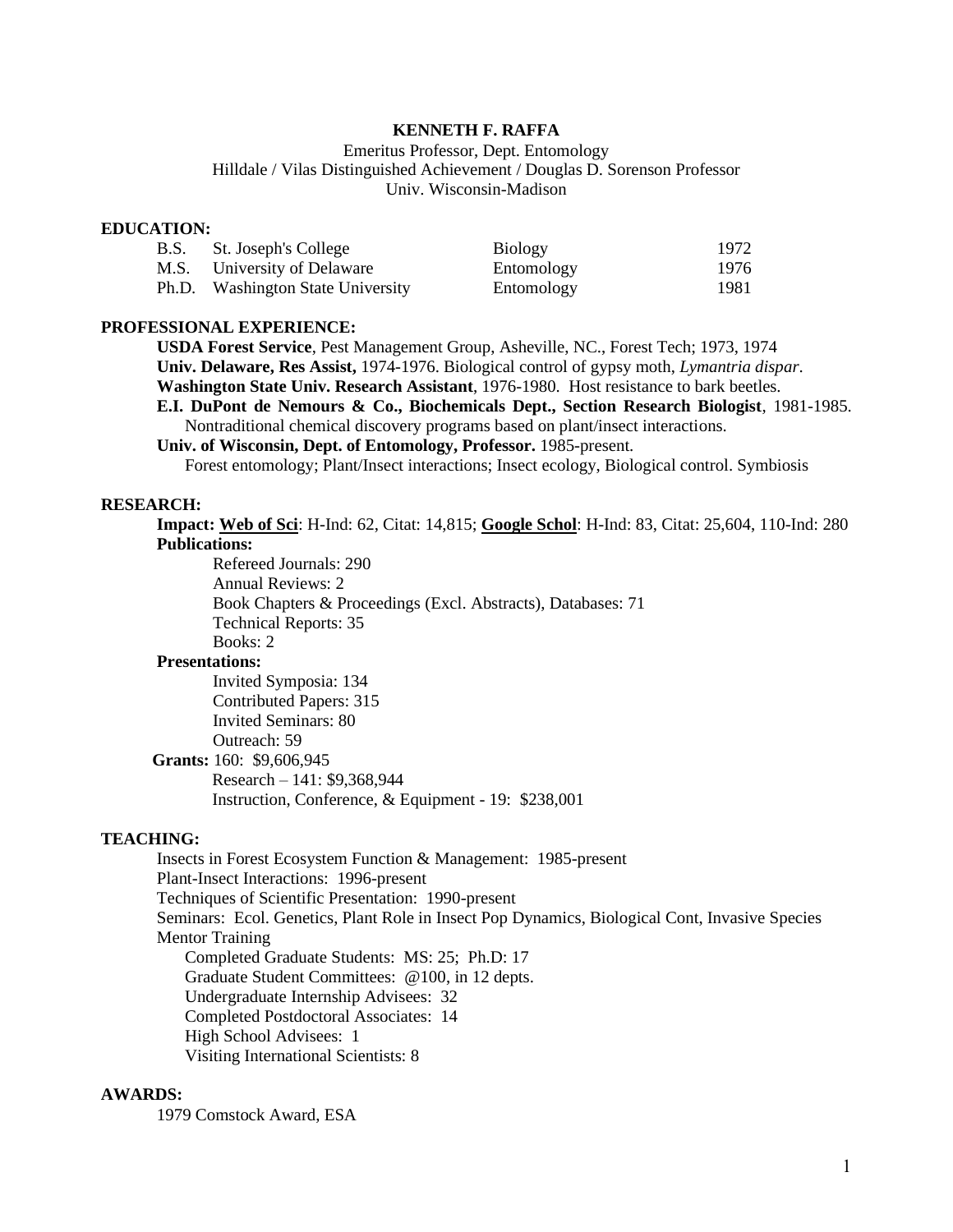1981 Distinguished. Dissert., Council of Grad. Schools/Univ. Microfilms Intern.

1991 Glenn Pound Research Award, UW College of Agric. & Life Sciences.

1993-4 ESCOP/ASCOP Leadership Development Course,.

1995. USDA Forest Service "Bridging Ideas and Partnerships" Award.

1999 Robert G.F. and Hazel T. Spitze Land Grant faculty Award for Excellence.

1999 Samuel C. Johnson Associate

2000 Vilas Associate

2008 Kellett Mid-Career Researcher Award

2010 Beers-Bascom Professorship in Conservation, Univ. Wisconsin. \$75,000.

2010. Entomological Society of America Founders Award.

2011. Silverstein-Simeone Lecture Award: Internat. Soc. Chem. Ecol.

2012. Fellow, Entomological Society of America.

2015. University of Delaware CANR Distinguished Alumnus Award

2015. Vilas /Sorenson Distinguished Achievement Professor

2017. Hilldale Award in the Biological Sciences, Univ. Wisconsin.

2018. Entomological Society of America Plant-Insects Ecosystems Lifetime Achievement Award.

2010. Western Forest Insect Work Conference Founders Award

# **SERVICE:**

Grant Panels

USDA CSRS Competitive Grants: Insect Pest Science Panel, 1986, 1987.

NSF Competitive Grants: Ecology Panel, 1994-1998

National Research Council: Study Committee - Future of Pesticides in Pest Management in U.S. Agriculture and Forestry: 1997-2000.

National Center for Ecological Analysis and Synthesis: Tree Mortality: 2013

USDA FS National Panel on Invasive Species Research: Chair 2006

Associate Editor

Forest Science. 1996-1998;

Ecology: 2001- present

Environ. Entomology, Symbiosis Subsection: 2008-2012

Faculty Mentor Committees: 10

University: Faculty Senate, 1987-1991; 2002-2009; Biometry Executive Comm: 1993-1995; Campus Plant Growth Facilities: 1992-1994; Biotron Committee: 1993-2000; UW Ecology Advisory Committee: 1995-present; Hilldale Undergraduate Research Award Comm: 1996; Spitze Award Committee: 1996-1998; 2004 - present; UW Arboretum Comm: 2005-2008. Madison Ecol Group; Events Chair (3 yrs); UW Lakeshore Preserve Comm 2007, 2012-present, Academic Planning Council: 2013-present. UW Vilas Res. Prof. Award Comm. 2015.

Wisconsin Gypsy Moth Committee, 1985 - present

CSRS Review Teams: North Carolina St. Univ. Univ. Minn.

APHIS Steering Committee on Tree Biotechnology. 2003-2004.

Forest Genomics Project, Can. (\$11,000,000 C) Advisory Board: 2005-present

Wisconsin Council on Invasive Species: 2003-2018;

Res. Comm. Chair 2003-present; Gov Council Insect & Disease SAG 2007-present.

Wisconsin Emerald Ash Borer Coordinating Committee: 2007-Present;

EAB Science Advisory 2007-Present

## **CURRENT POSITIONS OF FORMER STUDENTS & POSTDOCTORAL ASSOCIATES**

| <b>Name</b> | Degree              | <b>Current or Next Position</b>          |
|-------------|---------------------|------------------------------------------|
| K. Klepzig  | MS 1989, Ph.D. 1994 | Director, Jones Ecol. Center             |
| L. Rieske   | MS 1990, Ph.D. 1994 | Professor, Univ. KY                      |
| S. Codella  | Ph.D 1994           | Professor, Keane College                 |
| S. Krause   | Ph.D 1993           | Global Bus. Dev. Mngr Valent BioSciences |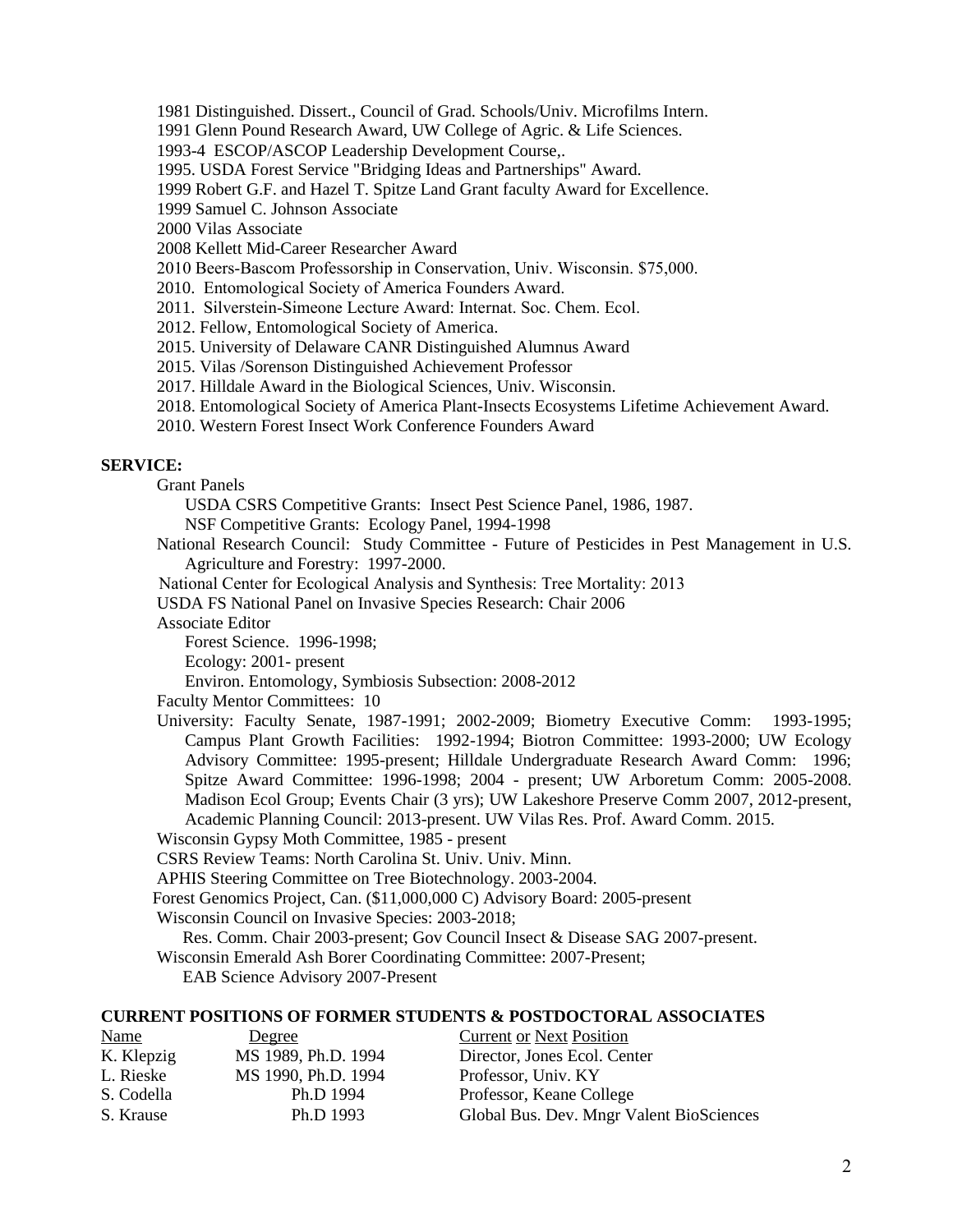| D. Robison      | Ph.D 1993                                   | Dean, College Agr & Life Sci, Iowa State Univ      |
|-----------------|---------------------------------------------|----------------------------------------------------|
| R. Hofstetter   | MS 1996                                     | Assoc. Prof., N. Arizona Univ.                     |
| K. Wallin       | MS 1996, Ph.D. 2001                         | Dean, N Dakota State Univ. College Science & Math. |
| J. Kruse        | MS 1996                                     | Entomologist, USDA FS, Lakewood, CO                |
| A. Chenot       | MS 1997                                     | Sales Representative, Fisher Scient. Inc.          |
| J. Powell       | MS, 1998, Ph.D. 2002                        | Research Associate, Portland St Univ.              |
| N. Havill       | MS 1998                                     | Research Entomologist, USDA FS.                    |
| S. Werner       | MS 1998, Ph.D. 2003                         | Plant Protection Section Chief, WI DATCP           |
| B. Aukema       | MS, 1999, Ph.D. 2003                        | Prof., Univ. Minnesota                             |
| B. Aukema       | MS, 2003 Biometry                           | Prof., Univ. Minnesota                             |
| K. Haberkern    | <b>MS 2001</b>                              | High School Science Teacher, NJ.                   |
| N. Broderick    | MS 2001, Ph.D., 2009                        | Asst. Prof., John Hopkins Univ.                    |
| N. Erbilgin     | Ph.D., 2001                                 | Professor & Dept. Chair, Univ Alberta              |
| R. Pinski       | MS 2004                                     | Forest, Entomol., WI DATCP.                        |
| R. Hoffman Gray | MS 2006                                     | Forest Health Team Head WI Dept. Nat. Resources    |
| A. Kendrick     | MS 2006                                     | Private Web Graphics Co.                           |
| M. Yanek        | MS 2007                                     | Reg. Affairs Manager, Sygenta Inc.                 |
| C. Boone        | Ph.D. 2009                                  | Provincial Entomol., Nova Scotia                   |
| E. Powell       | MS 2010                                     | <b>Yorkshire Wolds Teacher Training</b>            |
| D. Coyle        | Ph.D. 2011                                  | Asst. Prof., Clemson Univ.                         |
| A. Lerch        | MS 2013                                     | Lomakatsi Restoration, Ashland OR                  |
| T. Johnson      | MS 2013                                     | Res. Assoc., Univ. New Hampshire                   |
| C. Mason        | Ph.D. 2014                                  | Research Scientist, USDA ARS                       |
| J. Uelmen       | MS 2014                                     | Res. Asst., Univ Illinois                          |
| J. Pfammatter   | Ph.D. 2015                                  | Res. Assoc., Univ. Wisconsin                       |
| R. Arango       | Ph.D. 2016                                  | Res. Entomol. USDA FS-FPL, Madison WI              |
| M. Falk         | MS, 2017                                    | WI DATCP Wisconsin Gypsy Moth Coord.               |
| M. Howe         | MS, 2017, Ph.D. 2020                        | Instructor, Dept. FEM, Univ. Wisconsin             |
| S. Jagemann     | MS, 2017                                    | WI DATCP Plant Pest & Disease Specialist           |
| M. Howe         | MS, 2020 Biometry                           | Instructor, Dept. FEM, Univ. Wisconsin             |
| D. Hunt         | Postdoctoral Assoc. 1989                    | Research Entomol., Agric. Canada                   |
| S. Salom        | Postdoctoral Assoc. 1989                    | Professor, Virginia Techn. Univ.                   |
| G. Hoffman      | Postdoctoral Assoc. 1992                    | Research Associate, Oregon St Univ                 |
|                 | R. Ramachandran Postdoctoral Assoc. 1992    | Research Biologist, Sandoz, Inc.                   |
| K. Kleiner      | Postdoctoral Assoc. 1996                    | Assoc. Professor, York College                     |
| K. Hobson       | Postdoctoral Assoc. 1998                    | Curator, Insect Mus, Univ. OK                      |
| B. Kopper       | Postdoctoral Assoc. 2003                    | Pest Survey Specialist, USDA APHIS                 |
| I. Delalibera   | Postdoctoral Assoc. 2003                    | Professor, EMBRAPA Brazil                          |
| B. Aukema       | Postdoctoral Assoc. 2003-5                  | Prof, Univ. Minnesota                              |
| Y. Cardoza      | Postdoctoral Assoc. 2003-6                  | Res. Team Leader BASF/Bayer                        |
|                 | A. Vasanthakumar Postdoctoral Assoc. 2004-6 | Postdoct. Assoc, Harvard Univ.                     |
| C. Boone        | Postdoctoral Assoc. 2009-10                 | Research Assoc, Univ. N. British Columbia          |
| A. Adams        | Postdoctoral Assoc. 2006-11                 | Brewmeister and Brewpub owner                      |
| E. Schwatrzberg | Postdoctoral Assoc. 2011-12                 | Adirondack Research Inst.                          |
| M. Jamieson     | Postdoctoral Assoc. 2012-14                 | Assoc. Prof., Oakland Univ.                        |

# **SELECTED HONORARY RECOGNITION AWARDS TO STUDENTS**

Aukema, B: 1999. Entom. Soc. Can. Student Research and Training Grant. \$1400; 2001, 2003: ESA NCB Graduate Scholarship. \$500. WI Distinguished Fellowship Award: Louis & Elsa Thomsen Fellowship; 2003 Western Forest Insect Work Conf Memorial Scholarship. \$1000. Boone, C. 2010. Outstanding publication, Ag. & For. Ent. 2009-2009.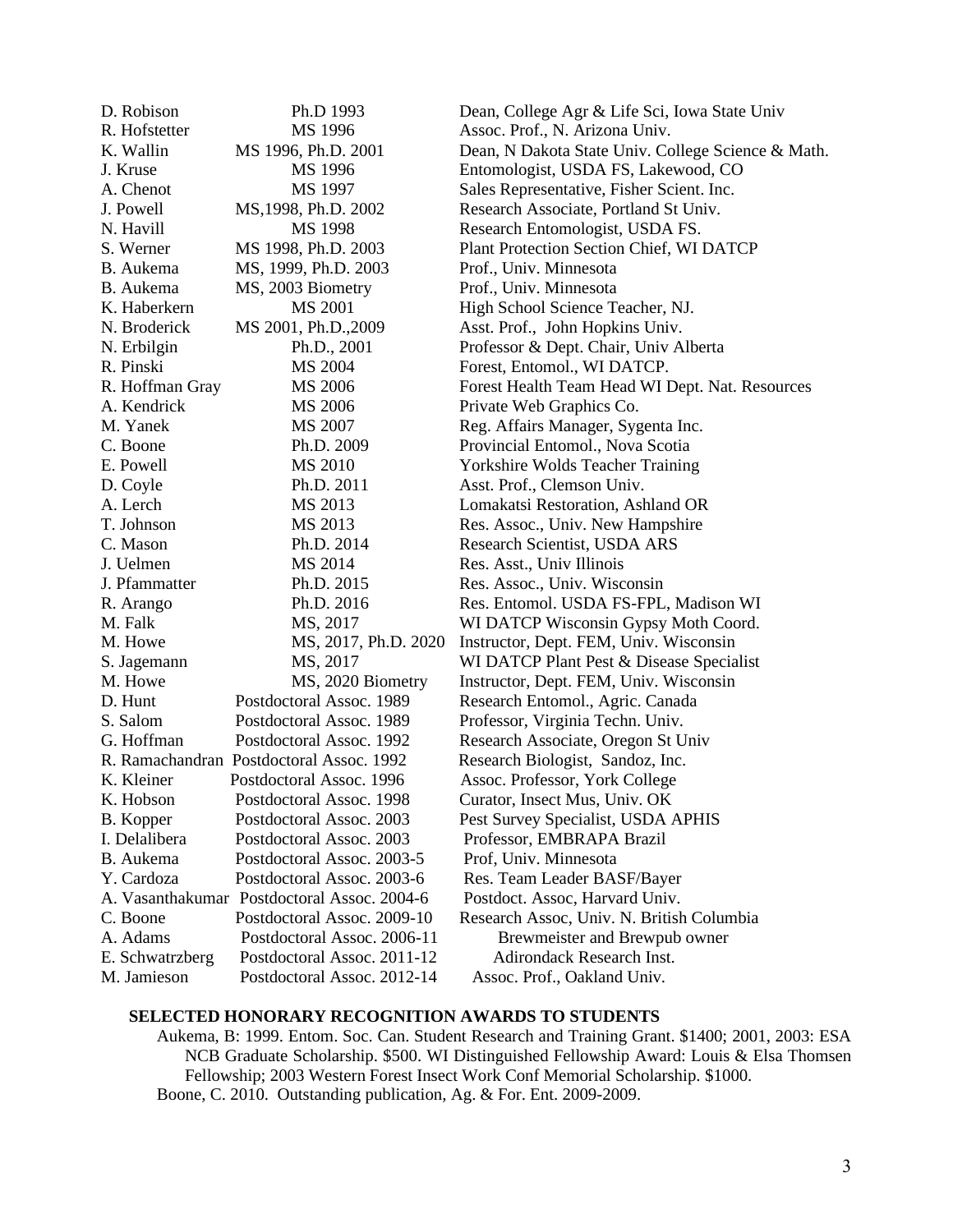- Broderick, N. 2000. NSF-UW K-Infinity Fellowship \$32,400.; P.E.O. 2003. Scholar Award \$8000; ESA Pres. Award: Outstanding Student Pres, National Meetings. 2006.
- Codella, S.G. 1989. Sigma Xi Research Grant. \$500
- Coyle, D. 2005. Wisconsin Arborists Assoc Graduate Student Scholarship. \$400; 2006. Applied Ecol Services. \$2500; 2006. EPA Star Grant. \$81,000. 2009. ESA NCB Comstock Award.
- Erbilgin, N. 1999. UW CALS Travel Fellowship. \$200
- Green, K. 1998. UW Biology Center Independent Research. \$2,000
- Hoffman, R. 2005. ESA Pres. Award: Outstanding Student Pres, National Meetings (Sect. C)
- Howe, M. 2018. Wisconsin Ecology Outstanding Presentation Award, Spring Symposium. \$300; Howe, M. 2020 Western Forest Insect Work Conf Memorial Scholarship. \$1000.
- Jagemann, S. 2015, 2016. Friends of Peninsula State Park. \$2000.
- Klepzig, K.D. O.N. Allen Memorial Scholarship. 1991. \$2,000
- Krause, S.C. 1989 Sigma Xi Res Grant \$500; 1989 UW Grad School Dome Travel Fell. \$518.
- Powell, J. 2000. Ruth Dicke Award. \$500
- Rieske, L.K. Sigma Xi Research Grant. 1988. \$400; ESA Pres. Award: Outstanding Student Pres. National Meetings; 1993, 1994. Citation Merit, Assoc. Women in Science Educ. Found. \$250; 1995. Ent. Soc. Amer. Outstanding Graduate Student Comstock Award, NCB
- Robison, D.J. 1988. Wisconsin Arborists Outstanding Graduate Student. \$200.; Sigma Xi Research Grant. 1989. \$400

Szele, A.Z., 1996.Howard Hughes Scholars Fellowship. \$4000

#### **SELECTED PUBLICATIONS:**

- Raffa, K.F., & A.A. Berryman. 1983. The role of host plant resistance in the colonization behavior and ecology of bark beetles. Ecol. Monogr. 53:27-49.
- Raffa, K.F., & A.A. Berryman. 1987. Interacting selective pressures in conifer-bark beetle systems: A basis for reciprocal adaptations? Amer. Nat. 129:234-262.
- Raffa, K.F., & K. D. Klepzig. 1989. Chiral escape of bark beetles from predators responding to bark beetle pheromones. Oecologia. 80:566-569.
- Raffa, K.F. 1991. Induced defensive reactions in conifer-bark beetle systems. P 245-276. In: D.W. Tallamy & M.J. Raupp (eds.), Phytochemical Induction by Herbivores. Acad Press.
- Raffa, KF & E.B. Smalley. 1995. Interaction of pre-attack and induced monoterpene concentrations in conifer defense against bark beetle-microbial complexes. Oecologia. 102:285-295.
- Codella, S.G., & KF Raffa. 1996. Individual and social components of wood ant response to conifer sawfly defense behavior (Hymenoptera: Formicidae, Diprionidae). Anim. Behav. 52: 801-811.
- Klepzig, K.D., Smalley, E.B., & K.F. Raffa. 1996. Combined chemical defenses against insects and fungi associated with a forest decline disease. J. Chem. Ecol. 22: 1367-1388.
- Paine, T.D., K.F. Raffa, & T.C. Harrington. 1997. Interactions among scolytid bark beetles, their associated fungi, and host conifers. Ann. Rev. Entomol. 42: 179-206.
- Raffa, K.F., Krause, S. & P. Reich. 1998. Long-term influence of defoliation on *Pinus resinosa* suitability to insect herbivores feeding on diverse plant parts. Ecology 79: 352-364.
- Havill, NP & KF Raffa 1999. Effects of eliciting treatment and genotypic variation on induced resistance in *Populus*: Impacts on gypsy moth development and feeding behavior. Oecologia 120: 295-303.
- Kleiner, K.W., Raffa, K.F., & R.E. Dickson, 1999. Partitioning of  $^{14}C$  labeled photosynthate to allelochemicals and primary metabolites in source and sink leaves of aspen: Evidence for phenolic turnover. Oecologia 119: 408-418.
- Havill, N.P., & K.F. Raffa. 2000. Compound effects of induced plant responses on insect herbivores and parasitoids: Implications for tritrophic interactions. Ecol. Ent 25: 171-179.
- Wallin, K.F., & K.F. Raffa. 2001. Effects of folivory on subcortical plant defenses: Can defense theories predict interguild processes? Ecology 82: 1387-1400.
- Raffa, K.F. 2001. Mixed messages across multiple trophic levels: The ecology of bark beetle chemical communication systems. Chemoecology. 11: 49-65.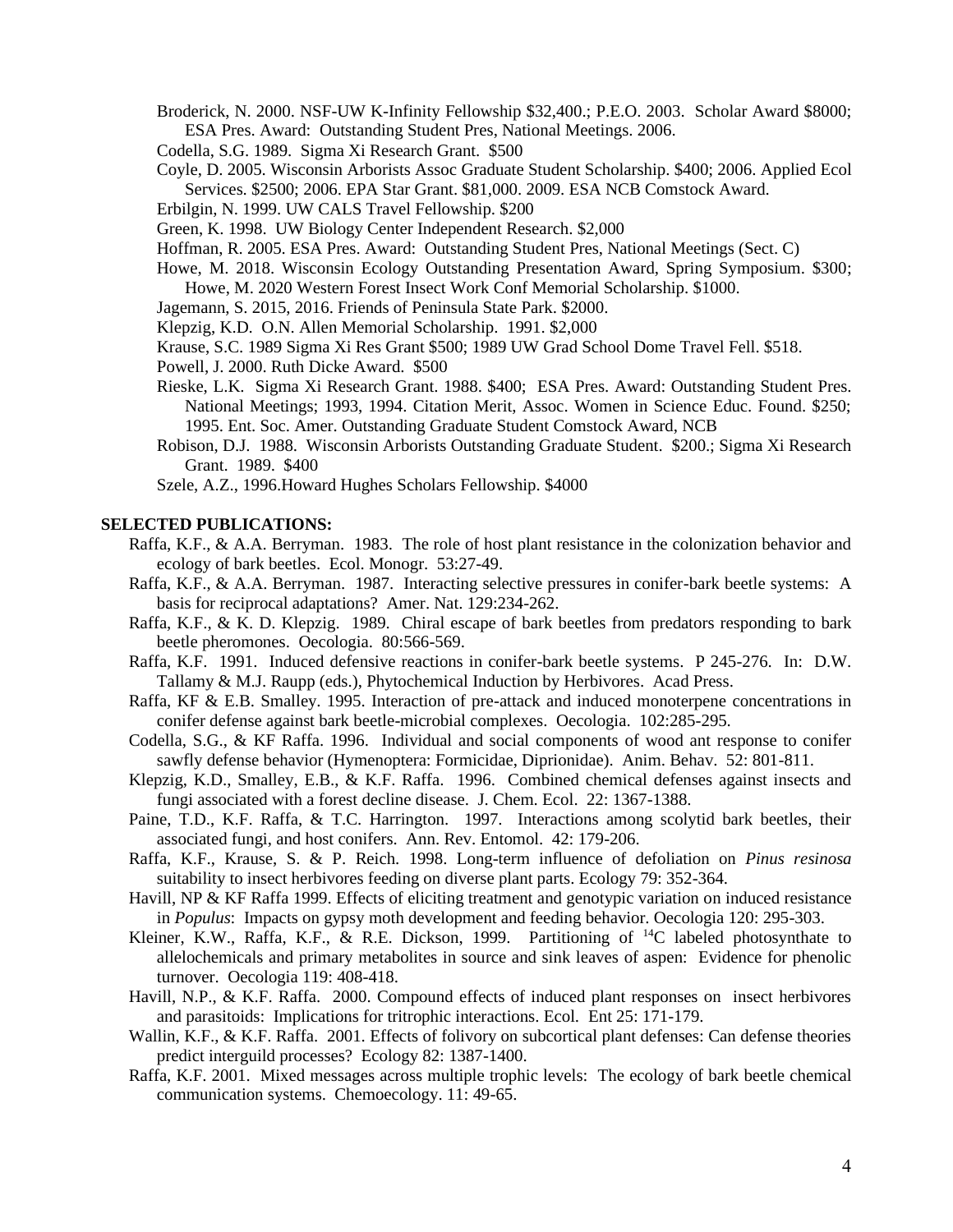- Aukema, B.H., & K. F. Raffa. 2002. Relative effects of exophytic predation, endophytic predation and intraspecific competition on a subcortical herbivore: Consequences to the reproduction of *Ips pini* and *Thanasimus dubius*. Oecologia. 133: 483-491.
- Wallin, K.F., & K.F. Raffa. 2004. Feedback between individual host selection behavior and population dynamics in an eruptive insect herbivore. Ecol. Monogr. 74: 101-116
- Broderick, N. A., K. F. Raffa, R. M. Goodman & J. Handelsman. 2004. Census of the bacterial community of the gypsy moth larval midgut using culturing and culture-independent methods. Applied and Environ. Microbiology. 2004 70: 293-300.
- Aukema, BH & KF Raffa. 2004. Gender- and sequence- dependent predation within group colonizers of defended plants: a constraint on cheating among bark beetles? Oecologia138: 253-258.
- Raffa KF , Aukema BH, Erbilgin N, Klepzig KD, & Wallin, KF. 2005. Interactions among Conifer Terpenoids and Bark Beetles across Multiple Levels of Scale: An attempt to understand links between population patterns and physiological processes. Rec. Adv. Phyochem. 39: 80-118.
- Broderick, N.A., K. F. Raffa, K.F. & J Handelsman. 2006. Midgut bacteria required for *Bacillus thuringiensis* insecticidal activity. PNAS. 103: 15196-15199.
- Raffa, K. F. Aukema, B. H., Bentz, B.J., Carroll A.L., Hicke, J.A., Turner MG, & W. H. Romme. 2008. Cross-scale drivers of natural disturbances prone to anthropogenic amplification: Dynamics of biome-wide bark beetle eruptions. BioScience.. 58: 501-517.
- Adams AS, Jordan MS, Adams SM, Suen G, Goodwin LA, Davenport KW, Currie CR, & Raffa KF. 2011. Community and genomic analysis of cellulose-degrading bacteria associated with the invasive woodwasp *Sirex noctilio*. Intern. Soc. Microbial Ecology 5: 1323-1331.
- McDowell NG, JS Amthor, DJ Beerling, RA Fisher, KF Raffa & M Stitt. 2011. The interdependence of mechanisms underlying vegetation mortality. Trends in Ecol. & Evol. 26: 523-532.
- Powell, EN, Townsend PA & KF Raffa. 2012. Wildfire provides refuge from local extinction but is an unlikely driver of outbreaks by mountain pine beetle. Ecol. Monogr. 82:69-84.
- Hicke, JA, CD Allen, AR Desai, MC Dietze, RJ Hall, ET Hogg, DM Kashian, D Moore, KF Raffa, RN. Sturrock, J Vogelmann. 2012. Effects of biotic disturbances on forest carbon budgets of the United States and Canada. Global Change Biology. 18:7-34.
- Raffa KF, Powell EN & Powell & PA Townsend. 2013. Temperature-driven range expansion of an irruptive insect heightened by weakly coevolved plant defenses. PNAS. 110: 2193-2198.

#### **SELECTED GRANTS:**

- NSF. 1994. 3 yr. \$262,645. Altered semiochemistry as a source of partial escape from predators responding to insect pheromones. K.F. Raffa.
- NSF. 1996. \$200,000. 3 yr. Density-dependent host selection behavior as a possible contributing factor to the population dynamics of insect herbivores. K.F. Raffa.
- USDA NRI 1996. \$254,708. Application of chemical ecology to conservation & augmentation of bark beetle predators. K Raffa & D Dahlsten. 3 yrs.
- NSF. 1996. \$129,930. Long Term Ecological Research Site. Bonanza Creek, Alaska. K.F. Raffa, B. Illman, R. Werner. 7 yr.
- Center for Plant Biotechnology Research. 2001. \$20,000. Potentiators for microbial insecticides for biomass trees. K.F. Raffa, N. Broderick, R. Goodman, J. Handelsman.
- USDA NRI Entomology. 2001. \$180,000. Use of microbial symbionts in host finding by natural enemies of bark beetles. K,F. Raffa, D. Six, & D. Dahlsten. 2 yr.
- NSF LTREB. 2003. \$300,000. Interaction of below- and above- ground herbivory in forest gap formation: Long-term analysis of underlying mechanisms and spatio-temporal patterns. K Raffa, J Reeve, B.Aukema, M Clayton, E Nordheim, J Zhu, V Radeloff, D Young. 6 yrs
- USDA NRI. 2003. \$210,000. Net effects of ophiostomatoid fungal associates on bark beetle reproduction: Spruce beetles, tree defense chemistry, and competition for a restricted resource. K.F. Raffa, K.D. Klepzig, & B. Kopper. 3 yr.